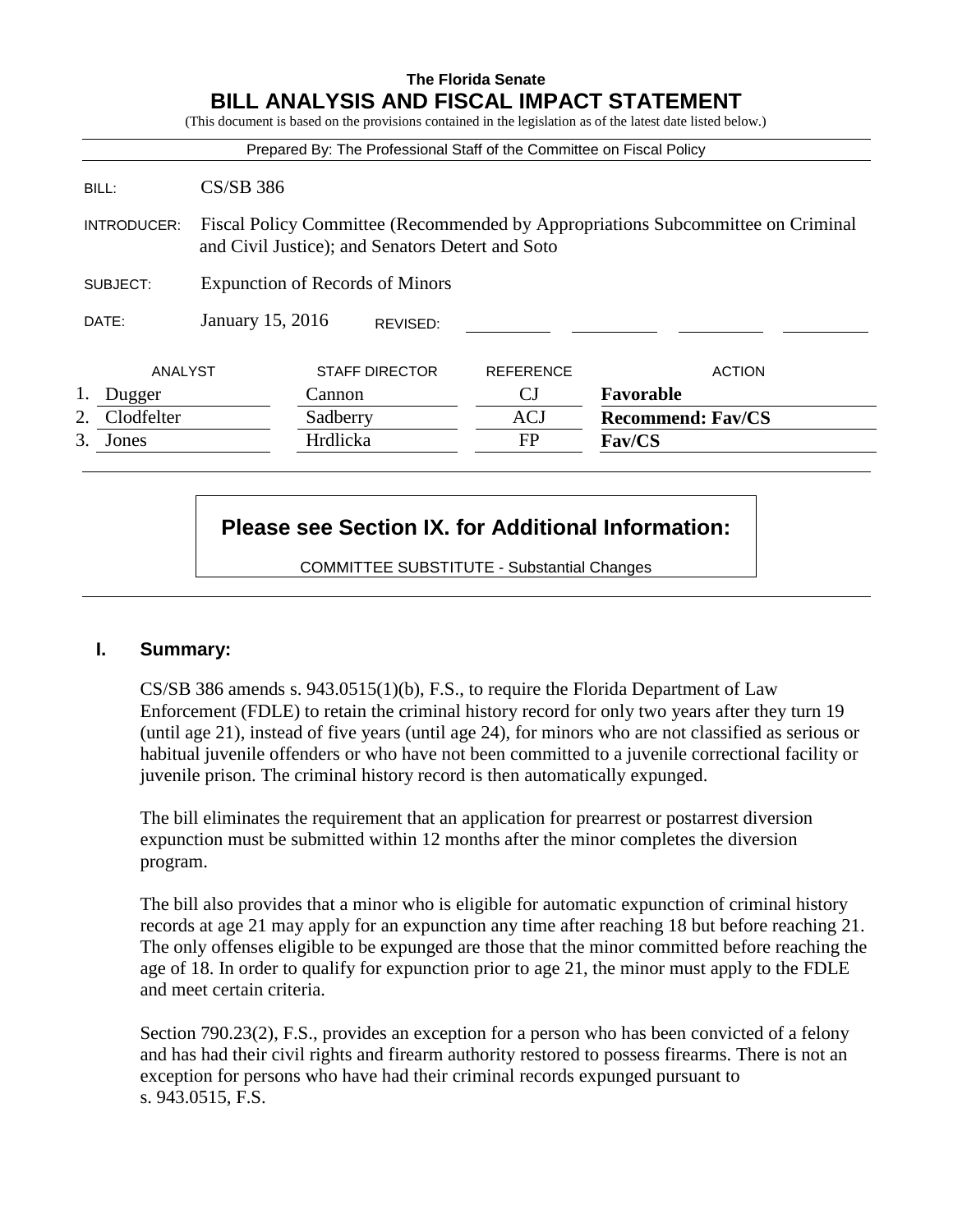The bill will require the FDLE to update its database at an estimated cost of \$20,000; existing staff resources will be used to implement the change.

This bill is effective July 1, 2016.

#### **II. Present Situation:**

#### **Automatic Expunction of Criminal History Records of Minors**

Section 943.0515, F.S., requires the FDLE to retain the criminal history record of a minor for the five years after they reach 19 (until age 24), and then the record is automatically expunged.<sup>1</sup> For minors who are classified as serious or habitual juvenile offenders, or who have been committed to a juvenile correctional facility or juvenile prison, the FDLE must retain a minor's criminal history record for five years after they reach 21 (until age 26), and then the record is automatically expunged.<sup>2</sup>

A minor's record cannot be automatically expunged and must be merged with and retained as part of their adult record if:

- A person 18 years of age or older is charged with or convicted of a forcible felony<sup>3</sup> and the person's criminal history record as a minor has not yet been destroyed;
- At any time, a minor is adjudicated as an adult for a forcible felony; or
- The record relates to a minor who was adjudicated delinquent for a violation committed on or after July 1, 2007, as provided in s. 943.0435(1)(a)1.d., F.S., related to sexual offenders.<sup>4, 5</sup>

#### **Juvenile Diversion Expunction**

A minor who successfully completes a prearrest or postarrest diversion program can have their nonjudicial record of an arrest for a nonviolent misdemeanor<sup>6</sup> expunged by the FDLE.<sup>7</sup> The FDLE is authorized to charge a \$75 processing fee for each prearrest or postarrest diversion program expunction request.<sup>8</sup>

The FDLE must expunge the nonjudicial arrest record of a minor if:

 An application for prearrest or postarrest diversion expunction is filed within 12 months after completion of the division program and is signed by the minor's parent, legal guardian or by the minor if he or she has reached the age of majority;

 $\overline{a}$ 

 $1$  Section 943.0515(1)(b), F.S.

 $2$  Section 943.0515(1)(a), F.S.

<sup>3</sup> Section 776.08, F.S. defines a "forcible felony" to mean treason; murder; manslaughter; sexual battery; carjacking; homeinvasion robbery; robbery; burglary; arson, kidnapping; aggravated assault; aggravated battery; aggravated stalking; aircraft piracy; unlawful throwing, placing, or discharging of a destructive devise or bomb; and any other felony which involves the use or threat of physical force or violence against any individual.

 $4$  Sections 943.0515(2) and (3), F.S.

 $5$  Section 943.0435(1)(a)1.d., F.S., defines a "sexual offender," in part, as a juvenile who was 14 years of age older and has been adjudicated delinquent for committing, or attempting, or soliciting, or conspiring to commit, the offence of sexual battery, lewd or lascivious battery, lewd or lascivious molestation.

 $6$  A nonviolent misdemeanor includes a simple assault or battery. Section 943.0582(2)(b), F.S.

<sup>7</sup> Section 943.0582, F.S.

<sup>8</sup> Section 943.0582(4), F.S.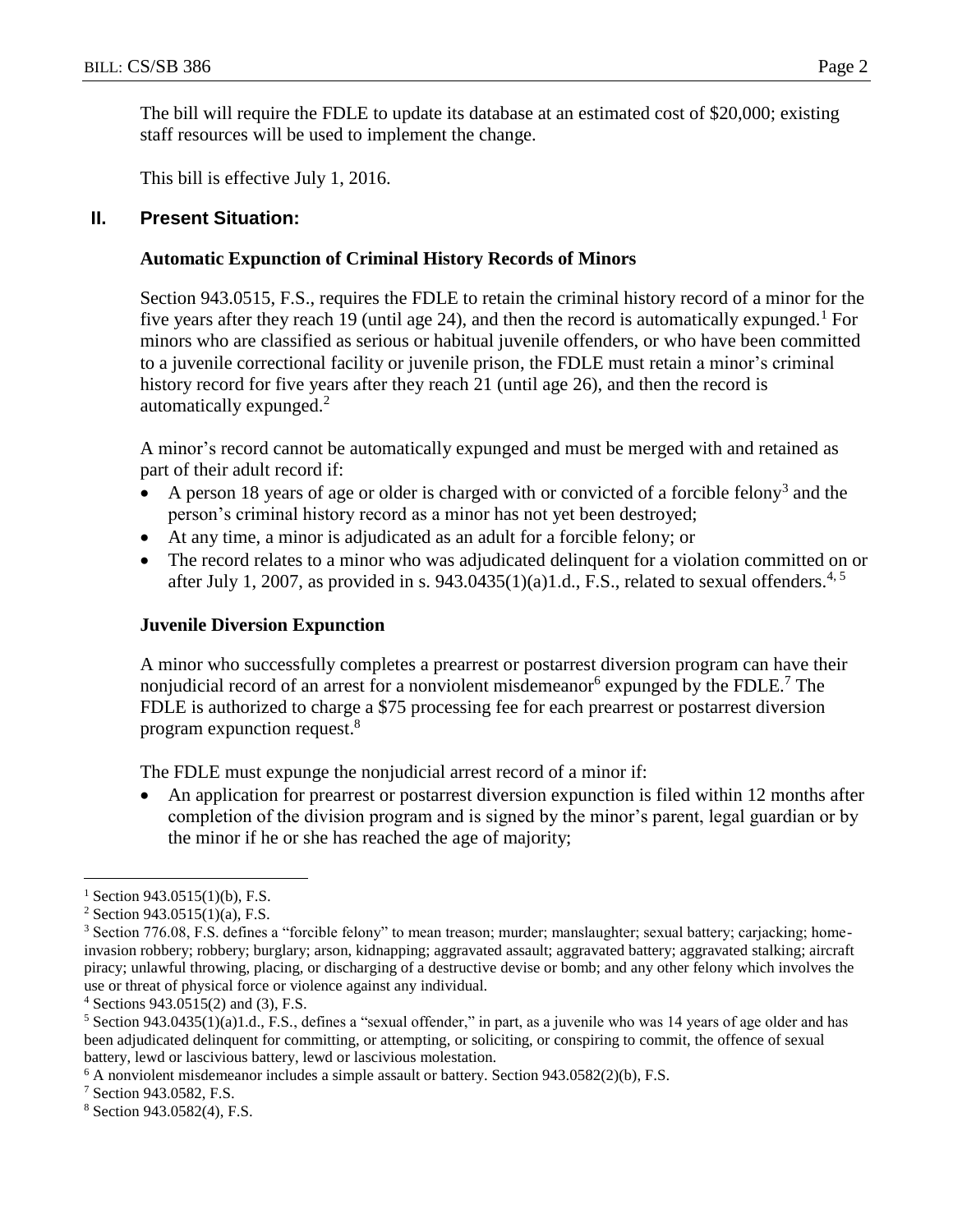- The application includes an official written statement from the state attorney where the arrest occurred certifying that the minor:
	- o Successfully completed that county's prearrest or postarrest diversion program;
	- o Participated in the program because of an arrest for a nonviolent misdemeanor; and
	- o Has not been charged with or found to have committed any criminal offense or comparable ordinance violation.
- The prearrest or postarrest program that he or she participated in expressly authorizes expunction and was for an arrest for a nonviolent misdemeanor that would not qualify as an act of domestic violence.<sup>9</sup>
- Prior to filing the application for expunction, he or she has never been charged with or been found to have committed any criminal offense or comparable ordinance violation.<sup>10</sup>

Receiving a juvenile diversion expunction does not prohibit a youth from requesting a regular sealing or expunction under s. 943.0585 or s. 943.059, F.S., if he or she is otherwise eligible.<sup>11</sup>

However, the expunged arrest record is available to criminal justice agencies<sup>12</sup> under certain circumstances. For example, to determine eligibility for a diversion program, when a minor is seeking criminal justice employment, or for a criminal investigation.<sup>13</sup>

## **Possession of Firearms**

Section 790.23, F.S., makes it unlawful for a person who has been found to have committed a delinquent act in Florida or another state that would be a felony if committed by an adult and is under the age of 24 to own or to have in his or her care, custody, possession, or control any firearm, ammunition, or electric weapon or device, or to carry a concealed weapon, including a tear gas gun or chemical weapon or device.

Section 790.23(2), F.S., provides an exception for a person who has been convicted of a felony and has had their civil rights and firearm authority restored to possess firearms. There is not an exception for persons who have had their criminal records expunged pursuant to s. 943.0515, F.S.

# **III. Effect of Proposed Changes:**

# **Automatic Expunction of Criminal History Records of Minors**

The bill amends s. 943.0515(1)(b), F.S., to require the FDLE to retain the criminal history record for only two years after they turn 19 (until age 21), instead of five years (until age 24), for

 $\overline{a}$ 

<sup>9</sup> Section 741.28, F.S., defines "domestic violence" to mean any assault, aggravated assault, battery, aggravated battery, sexual assault, sexual battery, stalking, aggravated stalking, kidnapping, false imprisonment, or any criminal offense resulting in physical injury or death of one family or household member by another family or household member.

 $10$  Section 943.0582(3), F.S.

 $11$  *Id.* at (5).

 $12$  Section 943.045(11), F.S., defines a "criminal justice agency" as a court; the FDLE; the Department of Juvenile Justice; the protective investigations component of the Department of Children and Families; or any other governmental agency or subunit thereof that performs the administration of criminal justice pursuant to a statute or rule of court and that allocates a substantial part of its annual budget to the administration of criminal justice.

 $13$  Section 943.0582(2)(a)1., F.S.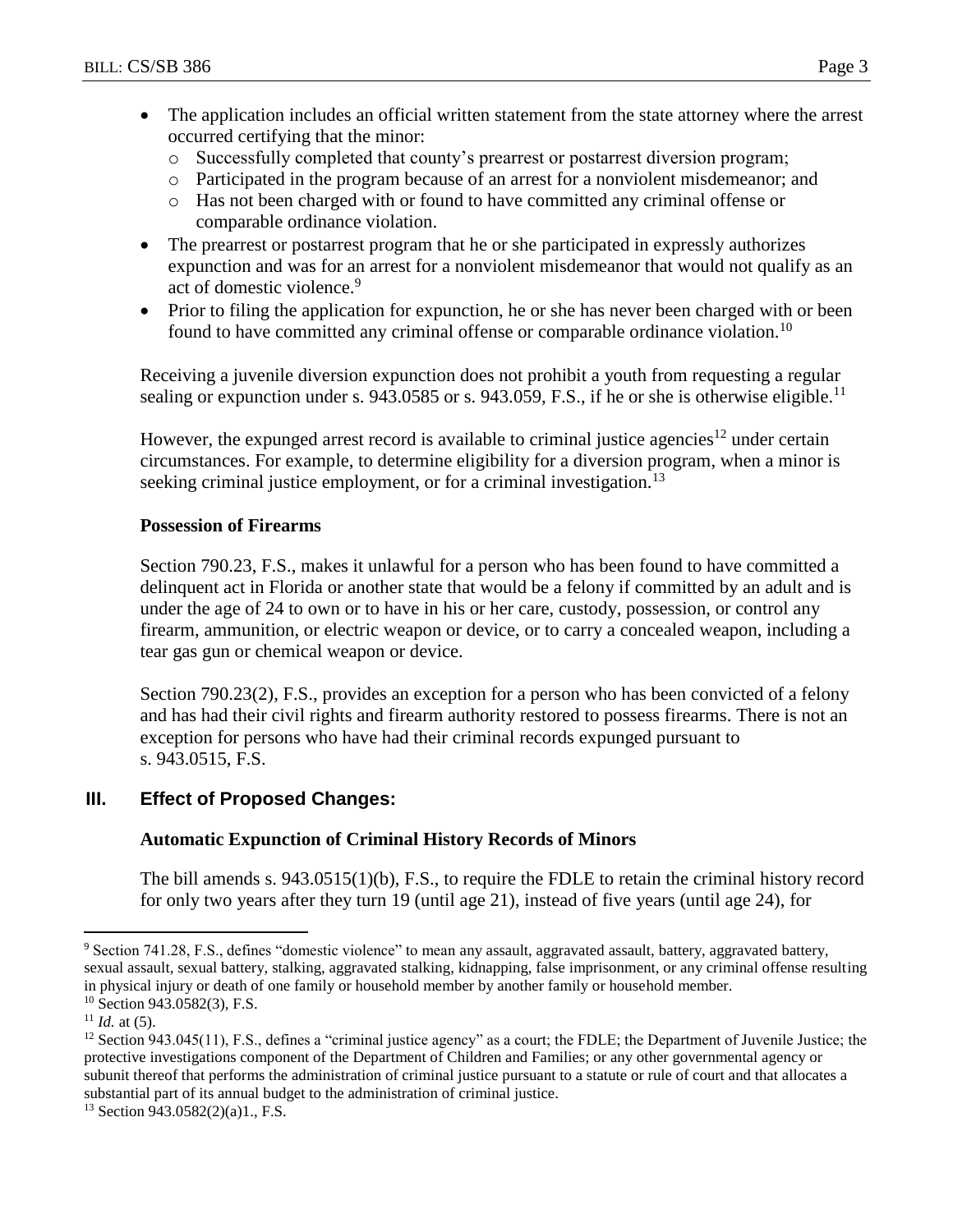minors who are not classified as serious or habitual juvenile offenders or who have not been committed to a juvenile correctional facility or juvenile prison. The criminal history record is then automatically expunged.<sup>14</sup>

## **Application for Expunction of Criminal History Records Prior to Age 21**

The bill provides that a minor who is eligible for automatic expunction of criminal history records at age 21 may apply for an expunction any time after reaching 18 but before reaching 21. The only offenses eligible to be expunged are those that the minor committed before reaching the age of 18. In order to qualify for expunction prior to age 21, the minor must apply to the FDLE and must:

- Submit a \$75 processing fee;
- Submit a full set of fingerprints for identity verification;
- Have the approval of the state attorney for each circuit in which an offense specified in the criminal history record occurred; and
- Submit a sworn, written statement attesting that he or she:
	- o Is no longer under court supervision applicable to the disposition of the arrest of alleged criminal activity to which the application to expunge pertains; and
	- o Has not been charged with or found to have committed a criminal offense in any jurisdiction of the state or within the United States within five years prior to the application date.

An unsuccessful request for early expunction of criminal history records will not affect the applicant's eligibility for automatic expunction of the records upon reaching age 21.

The bill provides that knowingly submitting false information on the sworn statement is a first degree misdemeanor.

## **Juvenile Diversion Expunction**

The bill amends s. 943.0582, F.S., to eliminate the requirement that an application for prearrest or postarrest diversion expunction must be submitted within 12 months after the minor completes the diversion program.

The bill reenacts s. 985.125(3), F.S., to incorporate the changes made in the bill.

## **Possession of Firearms**

The bill amends s. 790.23, F.S., to allow an individual whose criminal record has been expunged, pursuant to the bill, to possess firearms.

The bill is effective July 1, 2016.

 $\overline{a}$ <sup>14</sup> Unless one of the exceptions in ss. 943.0515(2) and (3), F.S., apply, as discussed in the Present Situation.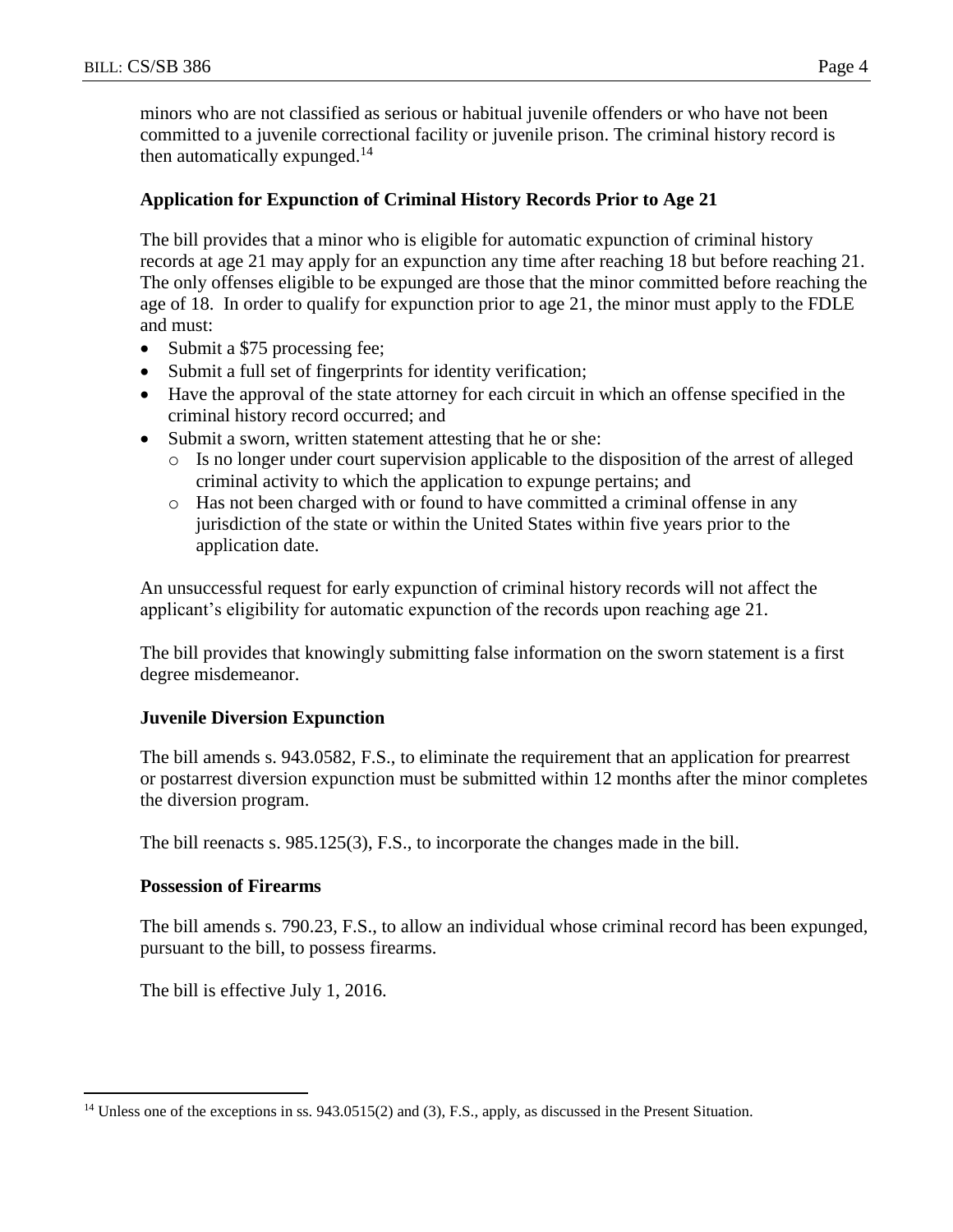#### **IV. Constitutional Issues:**

A. Municipality/County Mandates Restrictions:

None.

B. Public Records/Open Meetings Issues:

None.

C. Trust Funds Restrictions:

None.

## **V. Fiscal Impact Statement:**

A. Tax/Fee Issues:

None.

B. Private Sector Impact:

Eligible minors will have their arrest records automatically expunged earlier under the bill, resulting in a potentially positive economic benefit as they look for employment.

C. Government Sector Impact:

The bill reduces the time period that the FDLE must retain the criminal history record for a minor to two years after they turn 19 (until age 21), instead of five years (until age 24), for minors who are not classified as serious or habitual juvenile offenders or who have not been committed to a juvenile correctional facility or juvenile prison. The implication of the bill requires the FDLE to make a change in its database which will take one and a half months, at an estimated cost of \$20,000. Existing staff resources will be used to implement the change. $15$ 

The bill also allows a minor eligible for automatic expunction of criminal history records at age 21 to apply for an expunction any time after reaching 18 but before reaching 21. The only offenses eligible to be expunged are those that the minor committed before reaching the age of 18. The bill provides that knowingly submitting false information on the sworn statement is a first degree misdemeanor but it is anticipated to have an insignificant fiscal impact.

# **VI. Technical Deficiencies:**

None.

 $\overline{a}$ 

<sup>15</sup> Florida Department of Law Enforcement, *2016 Bill Analysis for SB 386* (October 7, 2015) (on file with the Senate Criminal Justice Committee).